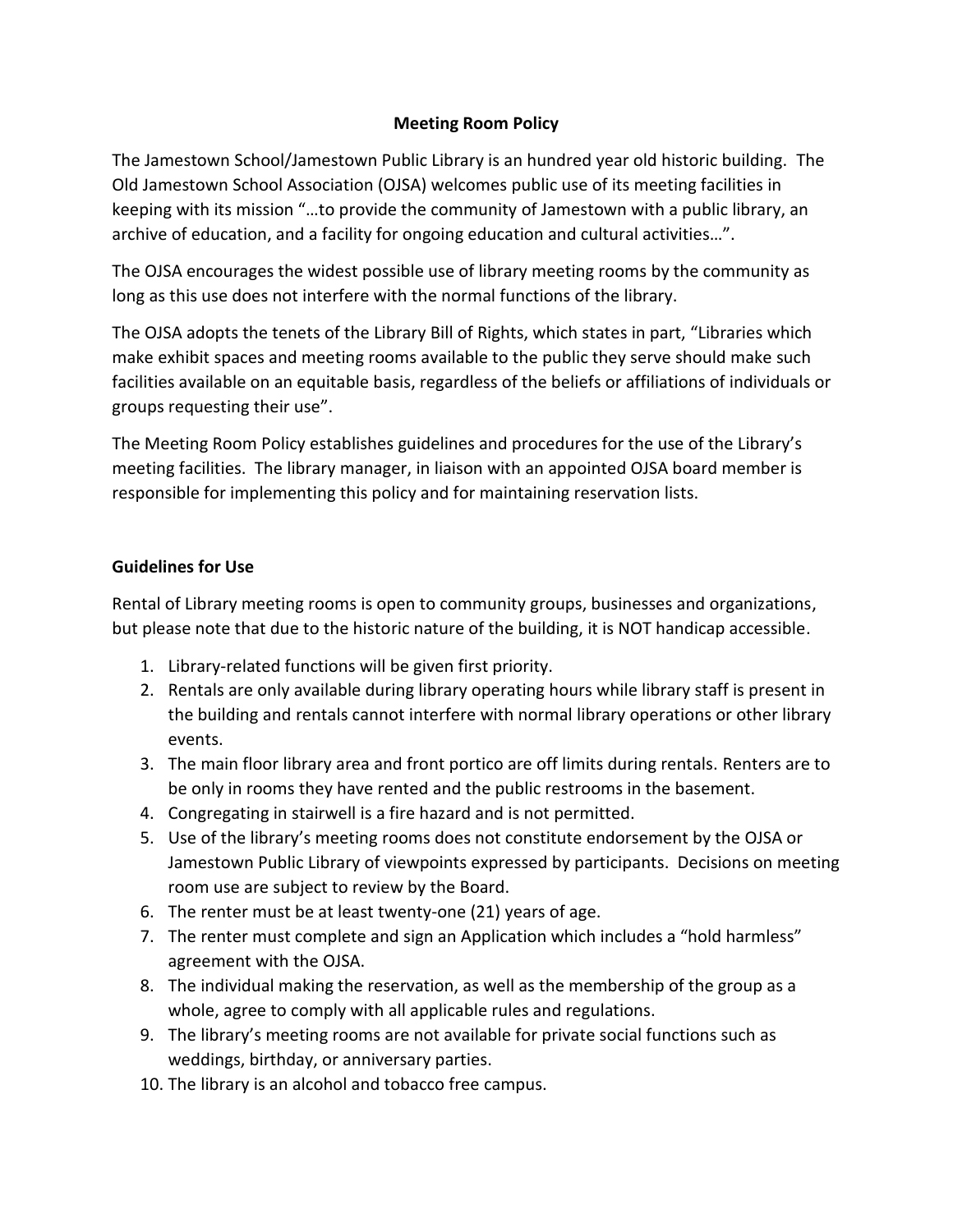- 11. A group composed of minors (under eighteen years of age) must have adequate chaperones attend the meeting. These chaperones are responsible for the actions of the group.
- 12. The length of time needed for the meeting room should include time for setting up the meeting room and putting it back in order at the end of the meeting.
- 13. Attendance at meetings will be limited to the capacity of the individual meeting rooms as listed at the end of this policy.
- 14. The library will not be responsible for lost or damaged materials.
- 15. The library is a place of reading, study, and research. Loud talking or other loud sources of noise are not allowed to extend beyond the meeting room. CD players, microphones, and other electronic devices may be used, but the sound must be contained within the reserved room.
- 16. Use by groups with under five (5) participants or individuals (study groups, individuals needing a quiet area, etc.) will be permitted on a "first-come, first-served" basis with no advanced reservations. There is no time limit but if another group or individual wishes to use the room the first group must give way.
- 17. Meeting rooms must be left as they are found. If the furniture is rearranged, it should be returned to the original arrangement at the end of the meeting.
- 18. Displays may not be affixed directly to the walls of the meeting room without prior consent. Library fixtures may not be removed from the walls.
- 19. OJSA/library representatives may attend or observe any meeting or program at any time.
- 20. Beverages and light snacks are permitted. All trash resulting from the serving of refreshments must be tied up in garbage cans.
- 21. Programs involving the sale, advertising, promotion of commercial products or services, regardless of purpose, are prohibited except for those hosted by the OJSA and/or Jamestown Public Library.
- 22. For and in consideration of the use of the meeting room and library facilities, any person or group using same hereby agrees to indemnify and hold harmless the OJSA from any and all actions or suits relating to its use of such rooms and facilities. Further, such person or group agrees to reimburse the OJSA for any and all costs for repair of any and all damage that may be caused directly or indirectly to the room, facilities and/or equipment by such use thereof.
- 23. For those renting storage space, liability and personal property insurance is required.
- 24. Failure to adhere to the rules listed can results in termination of use of rental room(s).

## **Reservations**

1. Any group that includes five (5) or more individuals will be required to pay to use rental space.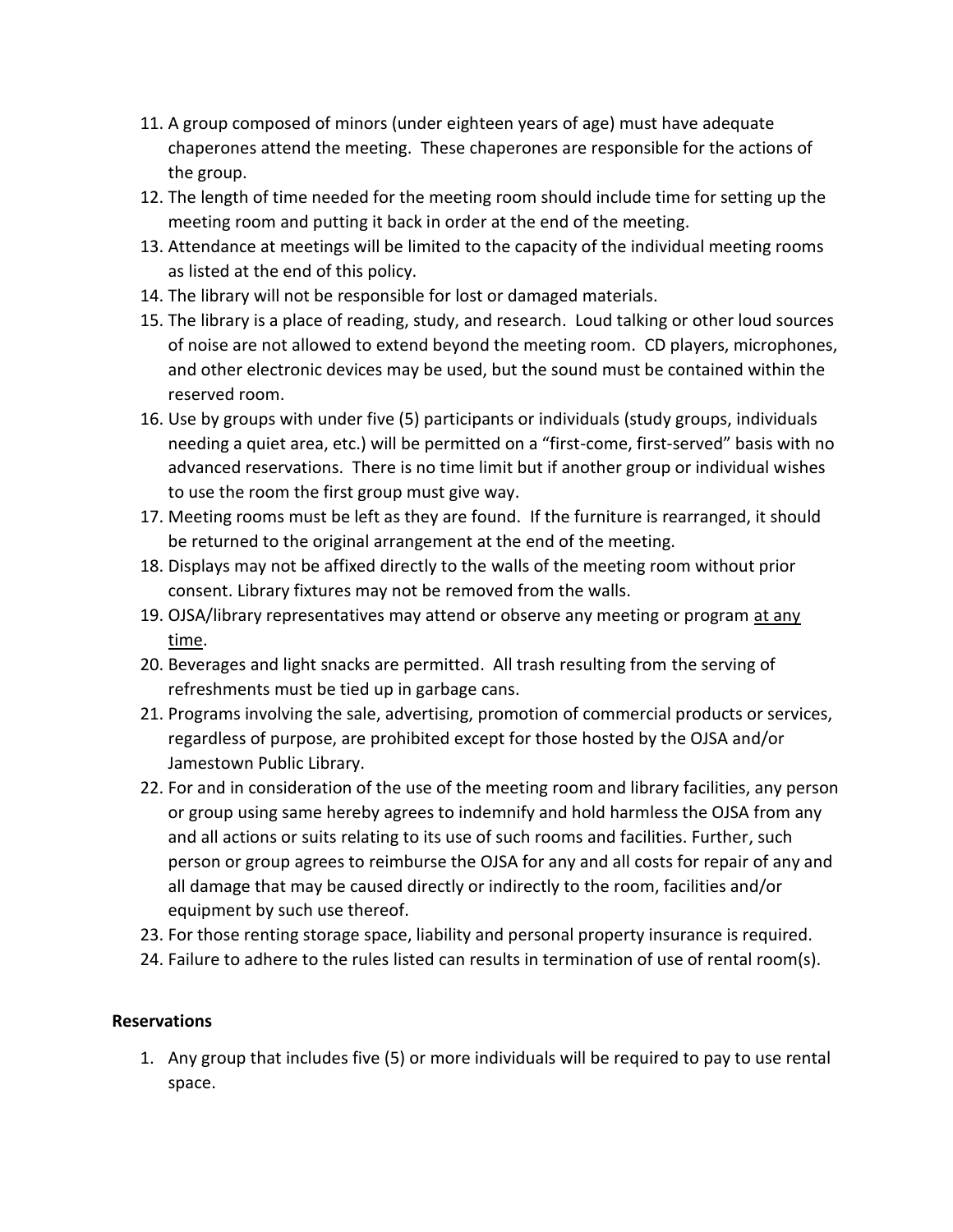- 2. Requests for use of a meeting room may be made online, in person, by telephone, or in writing. Requests will be honored on a first-come, first-served basis. Room reservations that are made by phone are not confirmed until the Application Form has been completed, signed, and processed.
- 3. The Application Form must be submitted in advance of the date requested. A copy of all completed Application Forms will be kept at the library for 12 months.
- 4. Payment must be submitted before any reservation is considered final. **All payments are non-refundable** unless the library is closed expectantly for inclement weather or other unplanned closings. Payment implies agreement to abide by the meeting room policy.
- 5. Groups reserving a meeting room for the first time will be shown the meeting room, restrooms, and key return drop box.
- 6. Groups holding reservations are requested to notify the library of any cancellation at the earliest possible date in order to free the meeting room for other groups.

## **Rooms Available and charges**

| Room                       | Capacity | Fee      |
|----------------------------|----------|----------|
| Classroom (Meeting Room 1) | 30       | \$50.00  |
| East Room (Meeting Room 2) | 40       | \$75.00  |
| Auditorium                 | 90       | \$150.00 |

## **Contracts**

If an organization wishes to make a written agreement for the use of meeting space for a period of up to one (1) year:

- 1. the room use must be consistent with the Policy
- 2. the written agreement must incorporate the rules and regulations of this Policy, and
- 3. the agreement must be reviewed and approved by the OJSA Board

# **Equipment Available and Charges**

- 1. Subject to availability, the following audiovisual equipment may be used in the library meeting rooms: DVD player and TV, digital projector, overhead projector, projection screen, and laptop.
- 2. There is a charge for the use of the equipment. Equipment should be reserved at least one week in advance of the meeting. It is recommended that the equipment be reserved at the time the room is reserved. The library cannot provide operators for the